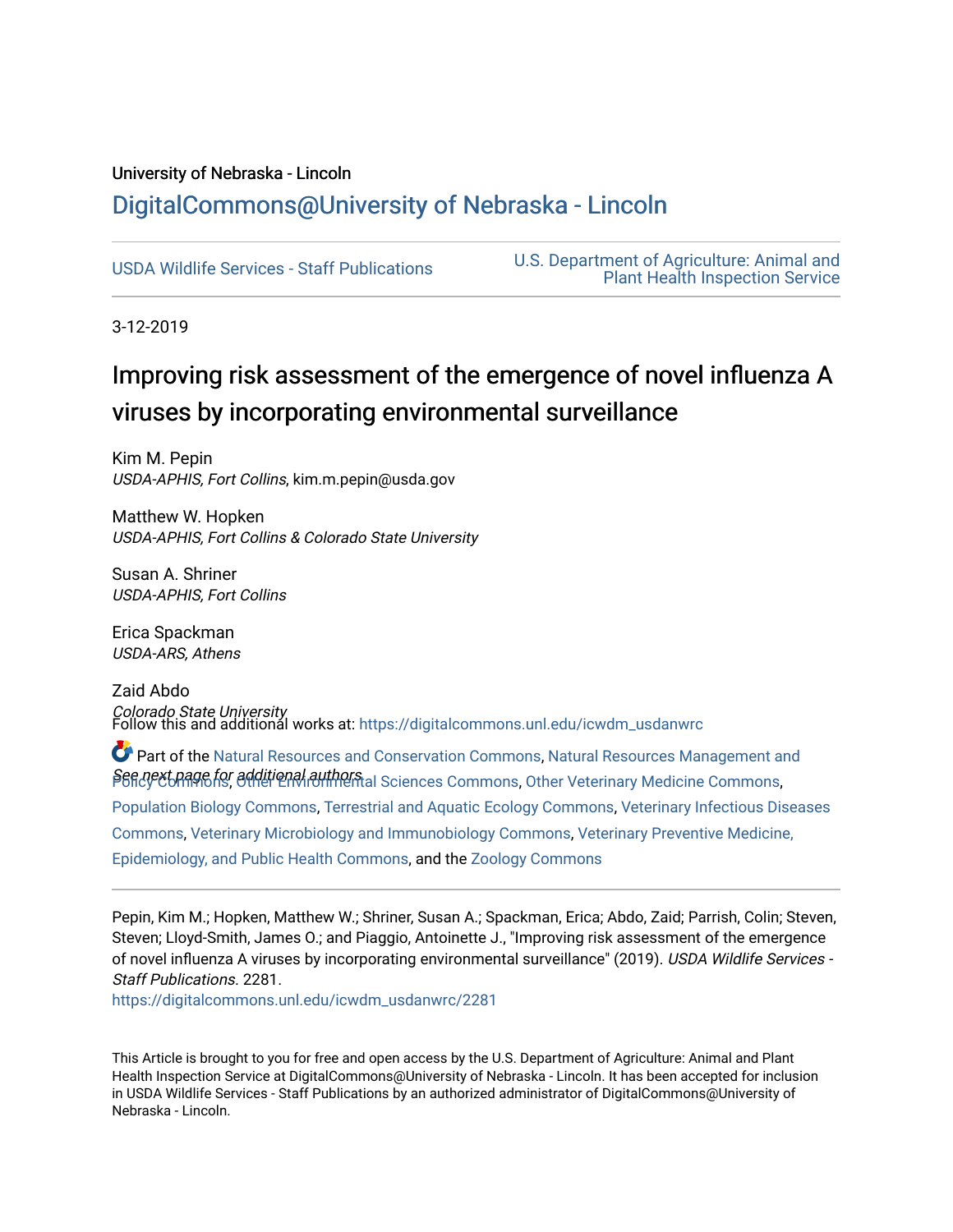#### Authors

Kim M. Pepin, Matthew W. Hopken, Susan A. Shriner, Erica Spackman, Zaid Abdo, Colin Parrish, Steven Steven, James O. Lloyd-Smith, and Antoinette J. Piaggio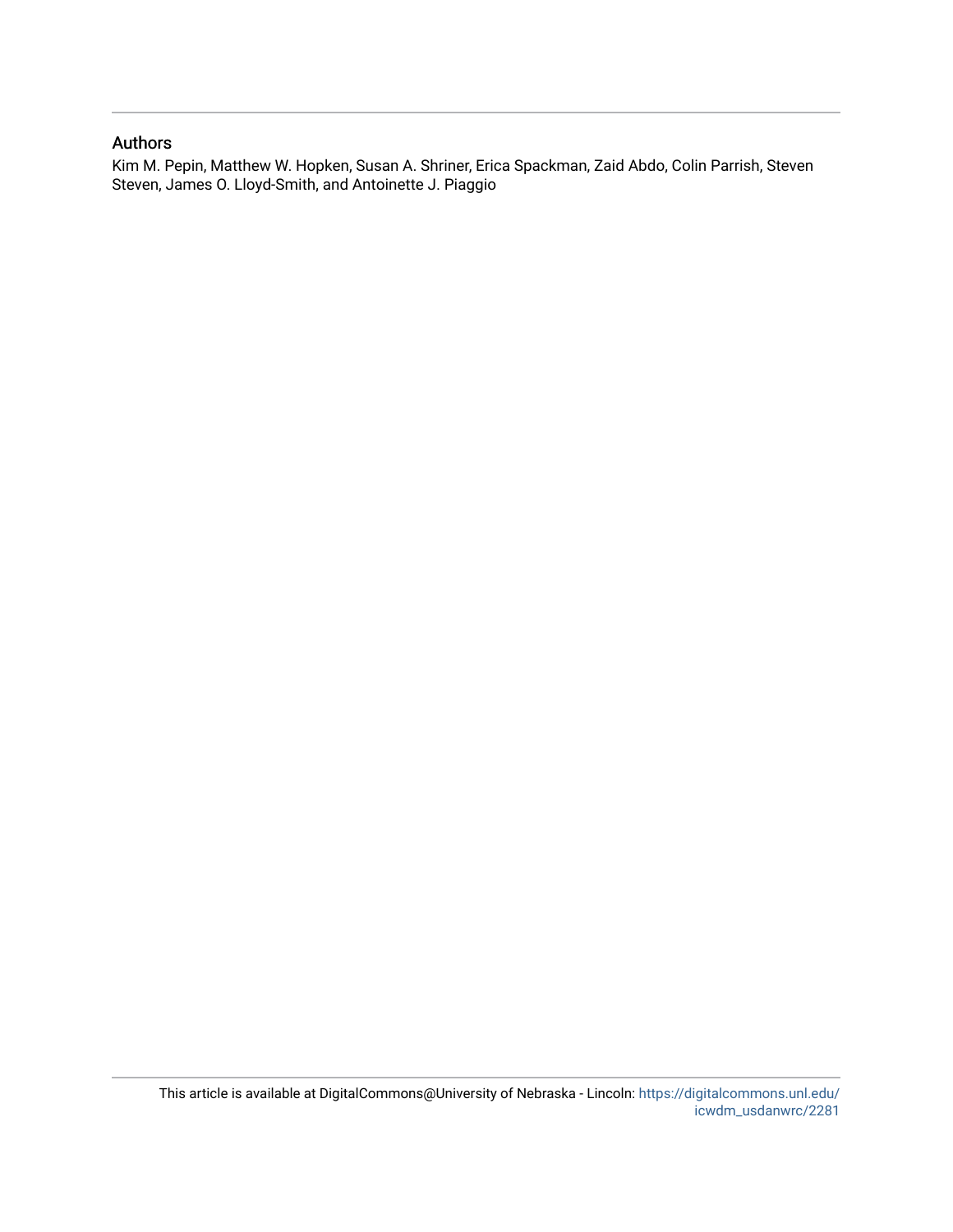## **PHILOSOPHICAL TRANSACTIONS B**

#### royalsocietypublishing.org/journal/rstb

## Opinion piece



Cite this article: Pepin KM, Hopken MW, Shriner SA, Spackman E, Abdo Z, Parrish C, Riley S, Lloyd-Smith JO, Piaggio AJ. 2019 Improving risk assessment of the emergence of novel influenza A viruses by incorporating environmental surveillance. Phil. Trans. R. Soc. B 374: 20180346. http://dx.doi.org/10.1098/rstb.2018.0346

Accepted: 12 March 2019

One contribution of 20 to a theme issue ['Dynamic and integrative approaches to](http://dx.doi.org/10.1098/rstb/374/1782) [understanding pathogen spillover](http://dx.doi.org/10.1098/rstb/374/1782)'.

#### Subject Areas:

computational biology, ecology, genomics

#### Keywords:

influenza A, surveillance, reassortment, co-infection, environmental transmission, single-virus sequencing

#### Author for correspondence:

Kim M. Pepin e-mail: [kim.m.pepin@usda.gov](mailto:kim.m.pepin@usda.gov)

This document is a U.S. government work and is not subject to copyright in the United States.



# Improving risk assessment of the emergence of novel influenza A viruses by incorporating environmental surveillance

Kim M. Pepin<sup>1</sup>, Matthew W. Hopken<sup>1,2</sup>, Susan A. Shriner<sup>1</sup>, Erica Spackman<sup>3</sup> , Zaid Abdo<sup>2</sup>, Colin Parrish<sup>4</sup>, Steven Riley<sup>5</sup>, James O. Lloyd-Smith<sup>6,7</sup> and Antoinette J. Piaggio<sup>1</sup>

<sup>1</sup>National Wildlife Research Center, USDA-APHIS, Fort Collins, CO 80521, USA

<sup>2</sup>Colorado State University, Fort Collins, CO 80523, USA

<sup>3</sup> Exotic and Emerging Avian Viral Diseases Research, USDA-ARS, Athens, GA 30605, USA

4 Baker Institute for Animal Health, Department of Microbiology and Immunology, Cornell University, Ithaca, NY 14853, USA

<sup>5</sup>MRC Centre for Global Infectious Disease Analysis, Imperial College, London, SW7 2AZ, UK 6 UCLA, Los Angeles, CA 90095, USA

 $^7$ Department of Ecology and Evolutionary Biology, Fogarty International Center, National Institutes of Health, Bethesda MD 20892, USA

KMP, [0000-0002-9931-8312](http://orcid.org/0000-0002-9931-8312); SAS, [0000-0003-0349-7182](http://orcid.org/0000-0003-0349-7182); CP, [0000-0002-1836-6655](http://orcid.org/0000-0002-1836-6655)

Reassortment is an evolutionary mechanism by which influenza A viruses (IAV) generate genetic novelty. Reassortment is an important driver of host jumps and is widespread according to retrospective surveillance studies. However, predicting the epidemiological risk of reassortant emergence in novel hosts from surveillance data remains challenging. IAV strains persist and cooccur in the environment, promoting co-infection during environmental transmission. These conditions offer opportunity to understand reassortant emergence in reservoir and spillover hosts. Specifically, environmental RNA could provide rich information for understanding the evolutionary ecology of segmented viruses, and transform our ability to quantify epidemiological risk to spillover hosts. However, significant challenges with recovering and interpreting genomic RNA from the environment have impeded progress towards predicting reassortant emergence from environmental surveillance data. We discuss how the fields of genomics, experimental ecology and epidemiological modelling are well positioned to address these challenges. Coupling quantitative disease models and natural transmission studies with new molecular technologies, such as deep-mutational scanning and single-virus sequencing of environmental samples, should dramatically improve our understanding of viral co-occurrence and reassortment. We define observable risk metrics for emerging molecular technologies and propose a conceptual research framework for improving accuracy and efficiency of risk prediction.

This article is part of the theme issue 'Dynamic and integrative approaches to understanding pathogen spillover'.

### 1. Introduction

Reassortment is a prominent mechanism by which segmented viruses produce genetic variation. Reassortment occurs when genetic segments from different co-infecting virions within the same cell are packaged together, generating a novel strain. Some of the most devastating outbreaks caused by influenza A virus (IAV; a segmented RNA virus) are believed to have been driven by reassortants [[1](#page-9-0),[2](#page-9-0)], yet predicting reassortment remains elusive.

For avian IAVs, new reassortants can be generated in natural reservoir hosts (wild water birds), where multiple strains of virus circulate naturally, or following spillover from a reservoir host to an infected spillover host (e.g. poultry, pigs or humans). Although reassortants with increased fitness may be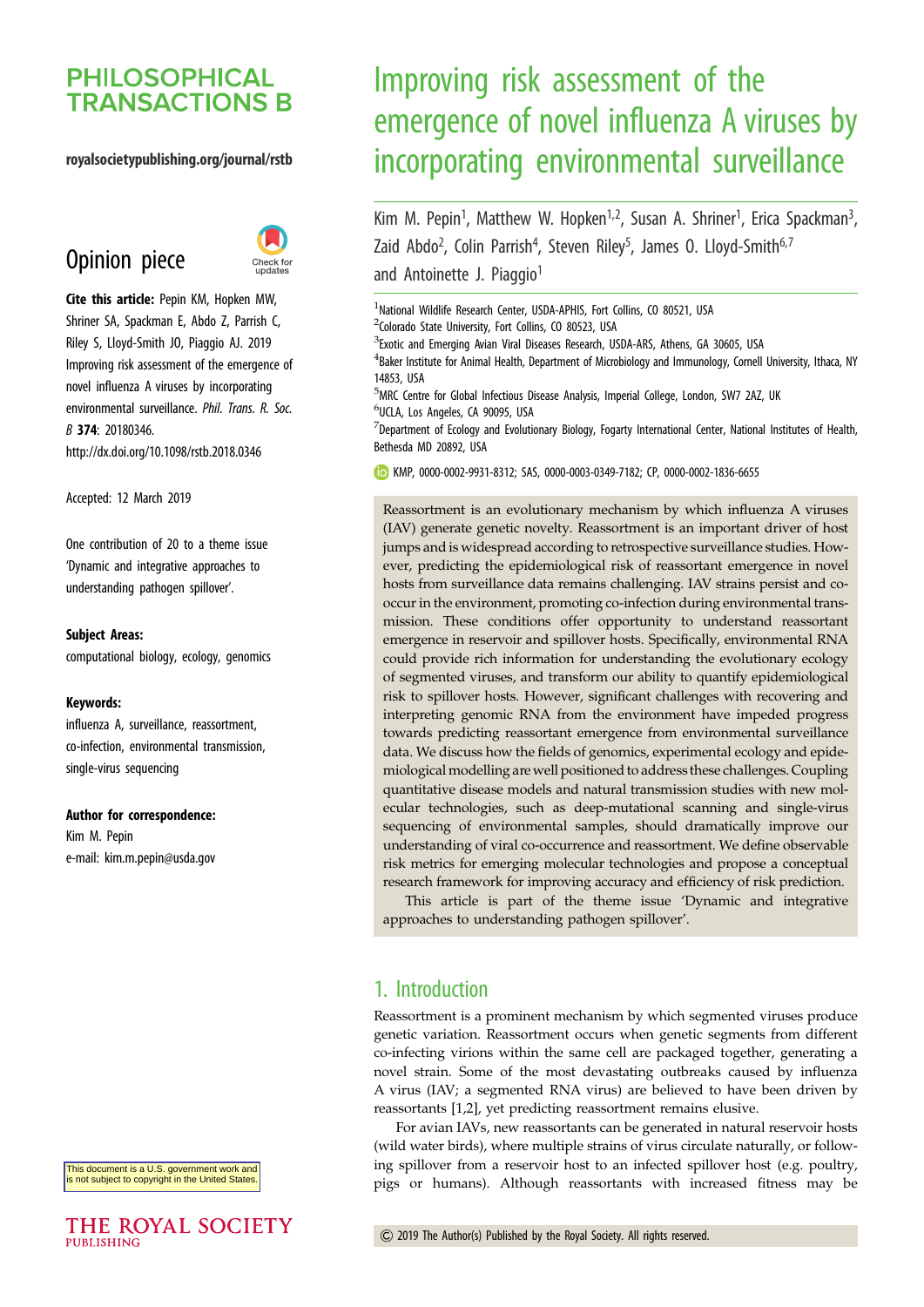<span id="page-3-0"></span>

Figure 1. Scales at which reassortment occurs (1). In order to predict the emergence of reassortants in poultry (D), reassortment and transmission processes (2) need to be understood at each scale. We propose risk metrics that can be measured at each scale (3) for development of predictive models of epidemiological risk ([figure 2](#page-5-0)).

produced less commonly than deleterious ones [[3](#page-9-0)], reassortants are observed frequently at the population scale among natural virus isolates [\[4,5](#page-9-0)] suggesting that reassortment is an important source of adaptation. Both co-infections (a necessary precursor to reassortment) and reassortants are often detected retrospectively during surveys of wild waterfowl [\[6](#page-9-0) –[11](#page-9-0)]. A comprehensive analysis of publicly available genomic data from avian and mammalian host species found that a substantial proportion of genomes (3%—646 total) were first time reports of novel reassortants [[4](#page-9-0)]. Yet, emergence of novel IAV reassortants remains unpredictable and depends on host and virus populations [[4](#page-9-0)]. One model estimated a 3-year cycle of emergence and replacement of avian IAV reassortants [[9](#page-9-0)], but the highly pathogenic goose/Guangdong/96 clade 2.3.4.4 H5 appears to be persisting and contributing to the ongoing generation of novel reassortants [\[12](#page-9-0)].

In wild birds, IAV transmission via the environment is a major mechanism facilitating co-infection and host contact with pathogens [\[13](#page-9-0)]. Environmental reservoirs, such as ponds, can accumulate virus particles shed in faeces by many individuals, increasing the co-occurrence and exposure to different viral strains [[13,14](#page-9-0)], and hence the likelihood of co-infection. By extension, reassortment events that have occurred in hosts using the same water body could be revealed by sequencing individual whole viruses from the environment over time and conducting genomic analyses, thus increasing detection capabilities for the reassortant combinations present. Environmental reservoirs also increase contact between species—i.e. species that may never contact each other directly drink or feed from the same water source. They additionally increase the infectious period (time frame during which infectious particles can be transmitted following infection) and expand the spatial availability of viruses (locations where infectious particles can be acquired), thus increasing the likelihood that novel host species will make contact with a variety of different viruses. Therefore, environmental transmission can overcome barriers of spillover by increasing interspecies contact with viable pathogens, and facilitating large jumps in viral diversity and fitness by allowing co-infection and reassortment.

One of the most important public/livestock health challenges is to predict the emergence of novel strains from surveillance systems. Predicting this epidemiological risk for viruses that reassort frequently, such as IAV, requires an understanding of the viral evolutionary ecology in reservoir and spillover hosts and its significance in driving viral fitness across scales [[15\]](#page-9-0). Factors involved include predicting the rate with which new reassortants are generated in cell tissues and individual hosts (de novo reassortment), estimating the probability that a new reassortant will become predominant in reservoir-host populations locally and regionally, and the probability of spillover and transmission in spillover-host populations (figure 1–1, 1-2).

We first review what is known from experimental studies of within-host reassortment rates, environmental transmission of IAV and assaying strain-specific fitness. We then outline emerging technologies in environmental sampling, phenotyping, genomics and bioinformatics that could improve detection and assessment of reassortants in environmental surveillance samples. We describe how emerging technology could allow efficient observation of reassortant dynamics in host populations, by incorporating environmental surveillance. Lastly, we define risk metrics (e.g. figure 1-3) that can be measured using these molecular technologies and describe conceptual strategies for using those metrics to inform quantitative frameworks designed for prediction of epidemiological risk from environmental surveillance samples.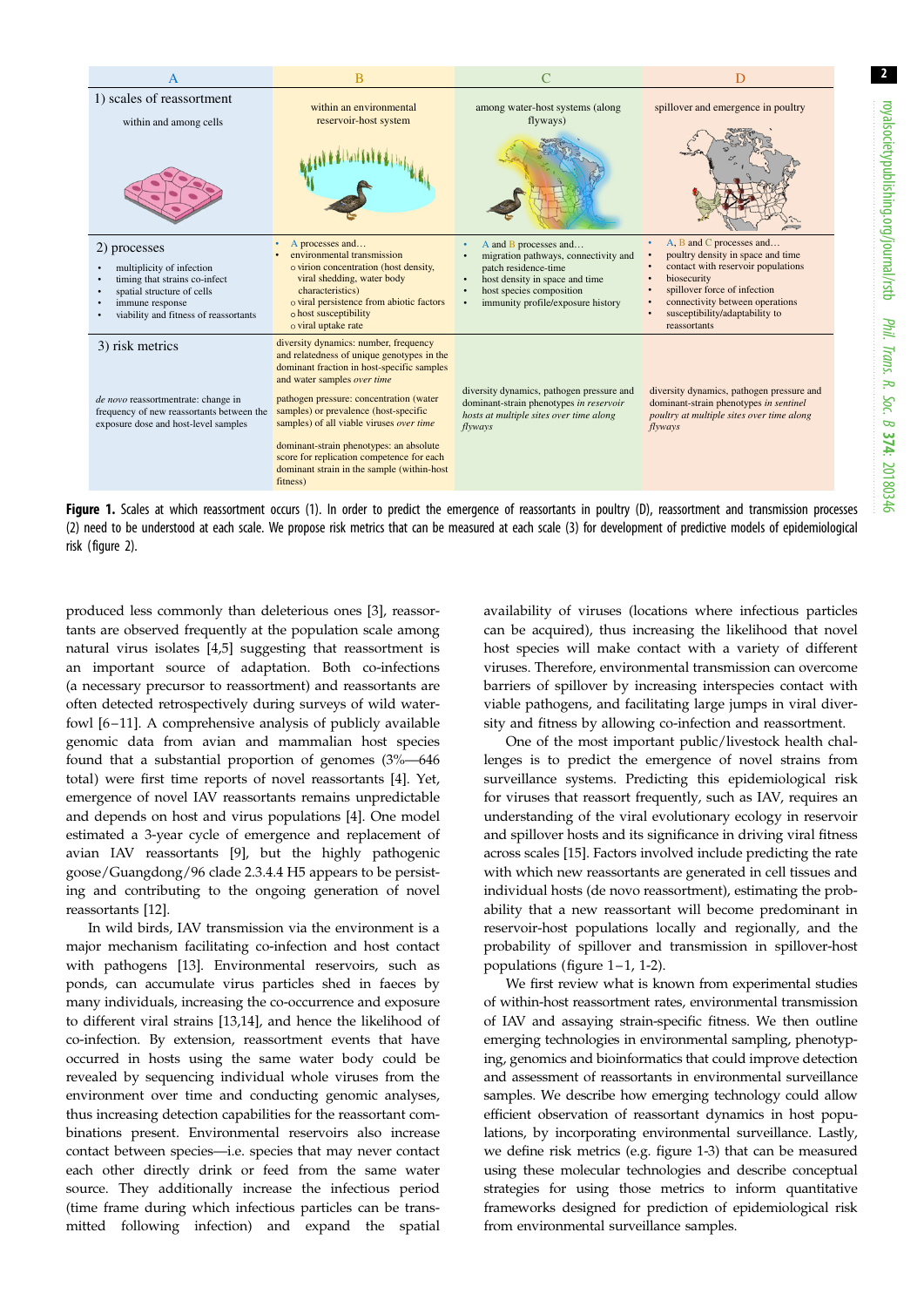## 2. Knowledge from experimentation

Experiments have provided foundational knowledge on de novo reassortment rates and combinatorial constraints within hosts and cell tissues, yet predicting within-host rates of reassortment from specific factors has just begun [\[16](#page-9-0),[17\]](#page-9-0). Similarly, quantifying reassortment rates within an environmental reservoir-host system (e.g. [figure 1](#page-3-0)b) has only rarely been addressed [\[11](#page-9-0)]. Below, we describe experimental approaches that could be used to measure de novo reassortment rates within hosts, and transmission of reassortants in an environmental reservoir-host system, allowing improved prediction of epidemiological risk from surveillance data.

#### (a) Co-infection and reassortment processes

Significant progress has been made in understanding withinhost reassortment processes in spillover host models (i.e. poultry and mammals) using experimental inoculation techniques [\[16](#page-9-0),[17\]](#page-9-0). Rates of de novo reassortment within hosts can be determined by co-infecting single hosts with known parental genotypes and measuring the proportion of shed virions that are reassortants. Such experiments have helped to develop assays for studying reassortment rates within hosts, and demonstrated substantial and highly variable rates of reassortment within-host individuals ([\[18](#page-9-0)–22]; e.g. 8.7% of viruses recovered from ferrets co-infected with human and avian strains were reassortants [[18\]](#page-9-0), to approximately 50% of viruses recovered from co-infections of chickens with other chicken-derived subtypes [[19\]](#page-9-0), to 86% in swine and guinea pigs co-infected with swine or human strains [[20,21](#page-9-0)]). The differences are thought to be owing to functional incompatibilities between viral genome segments or differing receptor binding specificities or other host restrictions, leading to low levels of co-infection in the same cells.

Within-host studies have determined that transmission route, timing of exposures, dose, strains and strain competition all can influence co-infection and reassortment rates [\[16](#page-9-0),[17,21\]](#page-9-0). Higher doses lead to higher rates of co-infected cells [\[21](#page-9-0)]. When exposure with two different strains is offset by a short period of time (12 h), co-infection and reassortment rates are higher than when the host is exposed to the two strains simultaneously [[21\]](#page-9-0). Delayed introduction of the second strain likely increases co-infection rates because it allows the first strain time to infect many cells, thus maximizing co-infection potential by the second strain [[21\]](#page-9-0). By contrast, exposures with longer time lags can reduce co-infection because of super-infection exclusion mechanisms that occur later post-infection (i.e. host innate immune function, and viral processes such as receptor interference) [\[17](#page-9-0)] and because death of infected cells occurs. As expected, effects of co-infection time lags on reassortment rates can differ depending on host-strain combinations and experimental design [[19\]](#page-9-0). Importantly, these advances in our understanding of within-host reassortment provide a foundation for predictive models to account for co-infection and reassortment processes mechanistically in epidemiological models. An important gap for experimentation is that little work has focused on understanding reassortment in reservoir hosts under natural transmission conditions [\(figure 1](#page-3-0)A); how the lessons learned from animal models apply to wild birds infected by environmental transmission remains unknown.

#### (b) Environmental transmission

Models suggest that environmental reservoirs play an important role in the ecology of IAVs because they allow infection between hosts that infrequently come into direct contact, such as migratory wild waterfowl on breeding grounds [[13](#page-9-0),[14,23,24](#page-9-0)]. Experimental systems have shown the occurrence of environmental transmission of IAVs among reservoir hosts and from reservoir hosts to spillover hosts [\[25](#page-9-0)–[28](#page-10-0)]. However, the role of indirect transmission though the environment relative to other transmission mechanisms is not well understood empirically, which is important for informing models aimed at predicting epidemiological risk. One study identified a correlation between host population density and environmental levels of IAV [\[29](#page-10-0)]. Environmental transmission experiments combined with molecular characterization and diseasedynamic models would provide powerful tools for improving our quantitative knowledge of environmental transmission, co-infection and reassortment processes.

One key driver of environmental transmission is persistence of viral viability after shedding into the environment. There is substantial variation in environmental durability of IAVs (between 1 and 600 days) depending on abiotic factors, especially temperature, salinity, pH and mineral content of the medium [[30](#page-10-0)–[35](#page-10-0)] and viral genotype [[33,35\]](#page-10-0), including under natural conditions [\[36](#page-10-0)]. While some information is available for water and bird faeces, studies with soil [[37\]](#page-10-0), sediments [[29,33,38](#page-10-0)] and plant material are few. Variation in viral environmental persistence could be an important component of fitness [[39\]](#page-10-0) and should be included in models predicting the ecological and evolutionary dynamics of IAVs. A final important knowledge gap is understanding the relationship between environmental virus concentrations and infectivity.

#### (c) Strain-specific fitness

Experimental studies are also helpful for evaluating phenotypes (e.g. measures of within-host replication fitness) of parental and reassortant viruses, a predictor of co-infection and reassortment rates within hosts [\(figure 2](#page-5-0)a). Fitness of reassortant strains is a crucial filter on emergence risk. Fitness studies on human IAV strains provide some insights where deleterious reassortment events were characterized by fewer reassortant progeny and more limited replication efficiency in spillover host cells [\[3](#page-9-0),[40](#page-10-0)]. Also poorly understood is the connection between within-host fitness and transmissibility (e.g. [\[41\]](#page-10-0)).

Comparative genomics of IAV genomes from wild bird and poultry samples identify putative genetic constellations that can readily produce reassortants with high fitness in reservoir and spillover host species ('high risk' markers). These could be tested for potential fitness effects in vitro with deep-mutational scanning approaches [[42\]](#page-10-0) to efficiently phenotype a large number of strains for which the genotype is known. Then putative 'high risk' markers can be identified by statistically analysing the relationship between genotype and phenotype. Using synthetically engineered or naturally isolated genotypes in in vivo experimental infection and transmission experiments could produce estimates of fitness for particular genotypes or molecular markers in a given host system (e.g. see techniques in [[36\]](#page-10-0)). At present, deepmutational scanning and in vivo techniques are too timeintensive and costly to incorporate in large-scale surveillance systems, but they are feasible for experimental settings and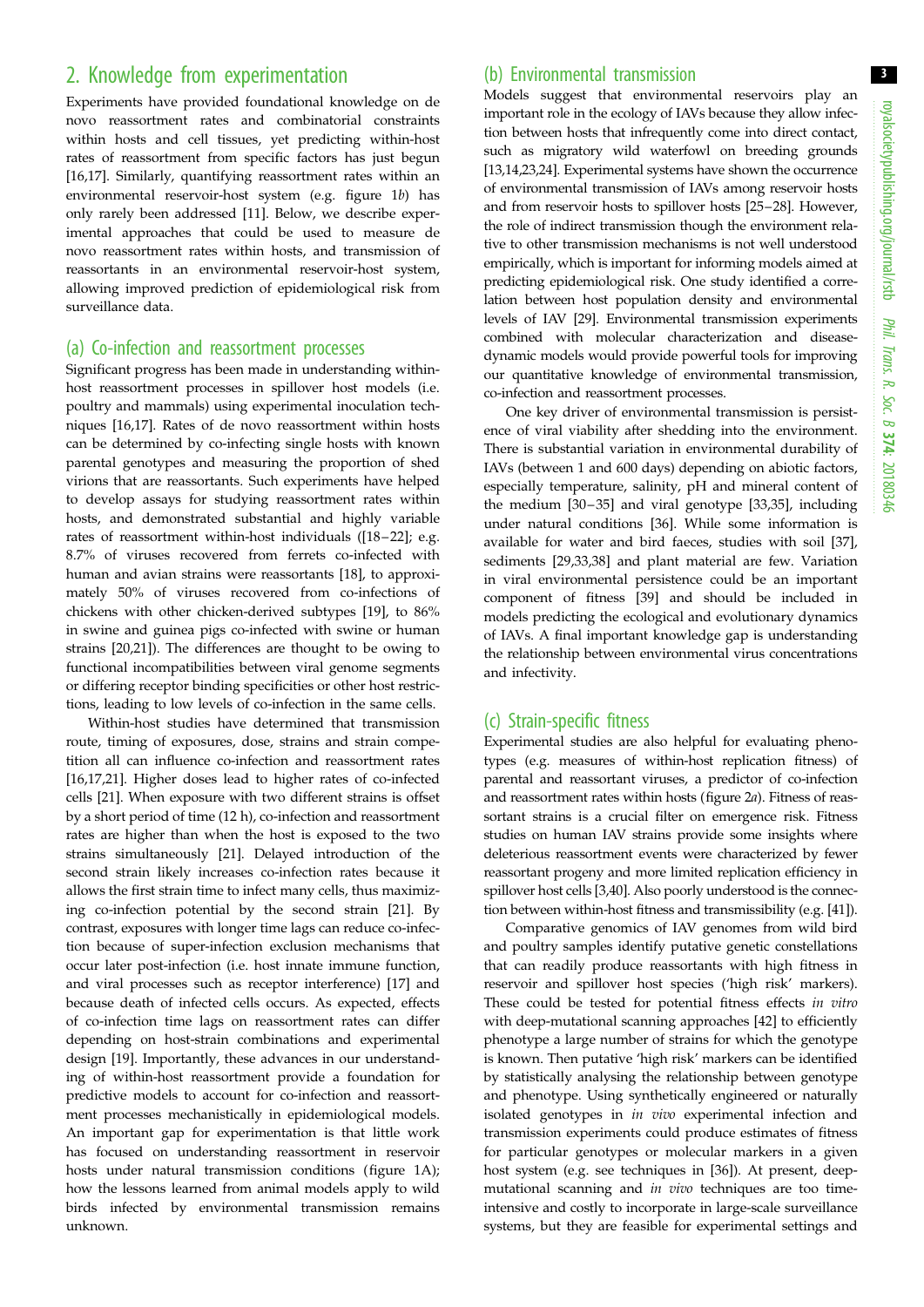<span id="page-5-0"></span>

Figure 2. Approaches to predicting epidemiological risk in an environmental reservoir-host system. (a) Bottom-up approach. Develop a mechanistic disease transmission model of the evolutionary and ecological processes (bolded numbers) involved in reassortment. Design controlled environmental transmission studies with multiple strains and hosts. Then, iteratively fit and validate the mechanistic model and refine models and experiments based on learning. Top part of the plot shows processes that need to be considered in the mechanistic model. Note that there are additional within-host processes (not shown here) such as super-infection exclusion, within cell compartmentalization, spatial heterogeneity of target cells and others that can also affect the likelihood of reassortment. Numbers represent the following processes: (1) some viruses degrade owing to environmental conditions, (2) selection for persistence, (3) viruses that persist can be transmitted, (4) more than one virus strain can infect a single host either by co- or super-infection, (5) viral particles propagate within-hosts, as determined by the initial dose and fitness of the inoculating strain(s), (6) co- or super-infection of individual cells and reassortment may occur as a function of multiplicity of infection in target cells, (7) mutations with fitness effects occur during within-host replication, (8) selection for within-host replication influences the bottleneck size at shedding into the environment (9). (b) Top-down approach. Develop a statistical model for predicting diversity-pressure-phenotypes. Collect surveillance data from water, wild birds and sentinel chickens in multiple areas. Fit the model to the data to predict true reassortant diversity-pressure-phenotypes metrics. For both bottom-up and top-down approaches, the first step is to develop predictive tools. Once the predictive tools are validated through research studies, they can be applied to surveillance data (e.g. [figure 1D](#page-3-0)) to predict epidemiological risk in poultry.

thus hold promise for improving our understanding of viral evolutionary dynamics and emergence.

## 3. Prospects from genomic technology

A fundamental hurdle with studying reassortment using genetic data is knowing how different segments are distributed among virions. In this section, we describe challenges at each step, from acquiring genome sequences to detecting reassortants in a collection of genomes. We further describe cutting-edge advances that may make it possible to detect and understand reassortment from an environmental reservoir-host system ([figure 1](#page-3-0)B). In particular, the rapidly growing field of environmental metagenomics provides a framework for capturing IAV diversity from the environment ([\[43](#page-10-0),[44\]](#page-10-0); [figure 1](#page-3-0)B). When applied in tandem with population genomics analyses, environmental metagenomics could be a useful tool for inferring reassortment events and for understanding the role of the environment in co-infection risk and reassortant emergence [\(figure 1](#page-3-0)).

#### (a) Environmental sampling

A major challenge with environmental surveillance is capturing the strain diversity of IAVs in the environment [\[38](#page-10-0)]. Questions include: do you sample water or soils or both? How many samples per site? How deep do you sample? How many technical replicates? A gold standard for capturing, isolating and identifying true IAV diversity from the environment is still not established [[45](#page-10-0)]. Similarly, the effects of common environmental variables such as water turbidity, rates of dispersion and diffusion and spatial heterogeneity across water or other environments have not been examined, although they affect environmental DNA capture from aquatic organisms [\[46](#page-10-0)]. Because knowledge of how to sample the environment for target RNA is still in its infancy, pilot studies structured to optimize sampling protocols are critical (e.g. [\[47\]](#page-10-0)).

Another major sampling challenge is RNA preservation [[48\]](#page-10-0). Filtration to capture virions/RNA requires hours at a single site (e.g. 800 L) to achieve adequate probability of virus detection [\[49](#page-10-0)]. Decontamination of pumping equipment at each site is necessary, further increasing sampling time. While these methods provide a useful means of collecting environmental genetic sequences [[46](#page-10-0)], methodological advancements in RNA preservation/collection techniques are needed to improve the efficiency of collecting high-quality RNA viromes from environmental samples.

## (b) Generating sequence data from environmental samples

An initial field-based screen can rapidly prioritize localities for further sampling efforts. Technological advances will soon allow diagnostic PCR assays in the field, with results within hours to minutes. Companies such as Biomeme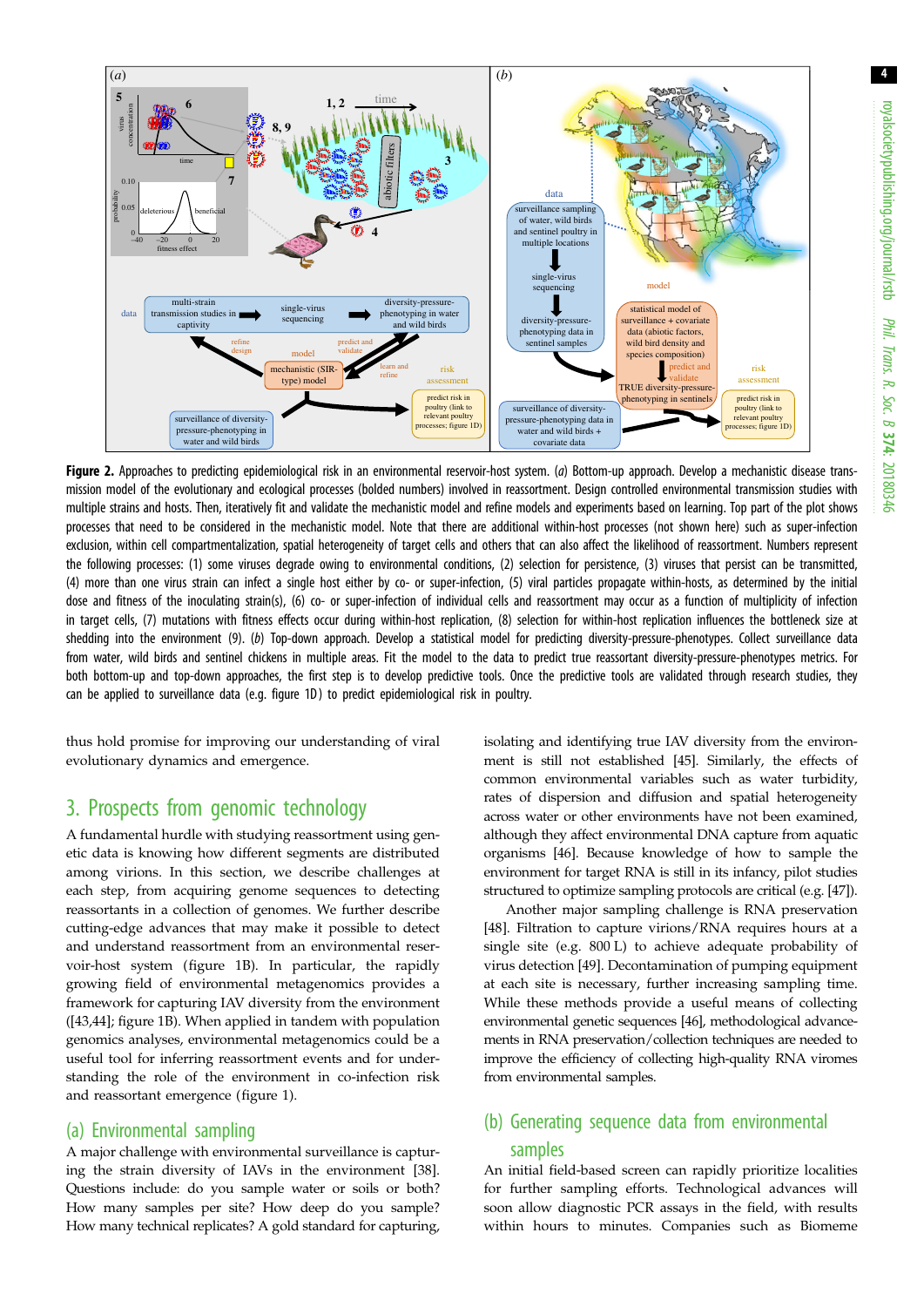(Philadelphia, Pennsylvania, USA) have developed fieldbased nucleic acid extraction kits (M1 Sample Prep Kits) and a hand held real-time PCR thermocycler that attaches to a smart phone (two3<sup>TM</sup> Real-Time PCR Thermocycler). Both of these have been deployed in the field to identify mosquito pools positive for RNA viruses in less than 2 h to target samples for more thorough sequencing [[50\]](#page-10-0).

New sequencing platforms (e.g. MinION from Oxford Nanopore Technologies) hold promise for field-based surveillance of IAV owing to their rapid library prep and run times, and elimination of PCR amplification. The MinION generates long reads that allow sequencing of entire gene segments in a single read, single-molecule sequencing and direct RNA sequencing without conversion to cDNA and PCR amplification [\[51,52](#page-10-0)]. For field-based pathogen surveillance, it is possible to run a sequencer from a smartphone (e.g. SmidgION from Oxford Nanopore Technology). All of these technologies currently lack high-throughput capacities, have cost-prohibitive library prep, low sensitivity and high error rates for application to broad-scale surveillance. Despite these hurdles, there is a continual push to improve mobile diagnostic capabilities [[53,54\]](#page-10-0), which will inevitably improve efficiency, accuracy and precision of obtaining IAV genomic data from environmental samples.

All contemporary sequencing platforms require a minimum concentration of input nucleic acids, and water samples tend to fall below this threshold, requiring enrichment of target IAV RNA [\[55](#page-10-0)]. Centrifugation following filtration has been effective at concentrating viral particles [\[56](#page-10-0)]. The gold standard for IAV enrichment is virus culture in either embryonated chicken eggs or Madin–Darby canine kidney cells. These methods work well for clinical samples, but there can be high costs and challenges with isolating the virus from environmental samples [[57](#page-10-0)–[59](#page-10-0)]. Additionally, using virus isolates to study reassortment can be counter-productive because of subtype and genomic selection bias in media used to propagate isolates. PCR is another method for enriching viral genomes, however, PCR can preferentially amplify specific strains and introduce nucleotide errors that can be difficult to distinguish from true, low-frequency virus variants. The ideal approach is direct sequencing of viral genomes without PCR (see below).

Another major challenge with viromic data from environmental samples is delineation of individual genomes—i.e. how do we distinguish potential reassortants from multiple parental genotypes or viral mixtures? A common method is to isolate individual genotypes using limiting dilution plaque assays and subsequent whole-genome sequencing. However, plaque assays can cause biased replication levels between multiple strains because of tissue tropism [\[60](#page-10-0)], in vitro strain mutation [\[61](#page-10-0)] and overlapping plaques [\[62](#page-10-0)], all which can obscure the delineation of genotypes. Serial dilution can reduce plaque overlap but is very time consuming.

The advent of single-virus sequencing techniques [\[63,64](#page-10-0)], similar to single-cell genome sequencing techniques of eukaryotic and bacterial genomes [\[65](#page-10-0)], holds promise for circumventing several potential biases from viral isolation techniques while providing sequence data from individual virons. Using flow cytometry to isolate virions has improved sequencing of single-virus genomes [[63,66\]](#page-10-0), but RNA input requirements for library prep are still too high to allow the sequencing of a single, non-enriched virus genome from environmental samples. However, methods for conducting single-virus RNA sequencing on a Nanopore or similar single-molecule sequencing platform will undoubtedly be realized in the near future, providing a valuable method of delineating IAV genotypes that have not been subject to selective media.

## (c) Assembling genes and genomes for reassortment analysis

The most widely used sequencing platforms generate short reads, which makes genome assembly challenging because there may not be enough overlap between reads to determine alignments with high enough certainty. A common first step is to remove non-target sequence reads. Environmental samples include nucleic acids from non-target organisms, for which sequenced genomes are not available. The effectiveness of filtering is thus reduced, which increases computing time for genome assembly. The two main approaches for viral genome assembly are reference-based mapping and de novo assembly. Mapping reads to a reference genome can simplify assembly, but reference genome choice is not trivial and IAV genomic diversity in wild birds is very high, which can bias results when trying to recover viral population diversity [\[67](#page-10-0)]. De novo assembly of segmented viral genomes is complicated because of incomplete and uneven coverage of different segments, which can lead to skewed results or failed assemblies [[68\]](#page-10-0). A useful approach could be de novo assembly to build reference genomes directly from the sample reads then map all the reads back to this genome to recover the viral population diversity, infer haplotypes and estimate their frequencies [\[67](#page-10-0)[,69](#page-11-0),[70\]](#page-11-0). The ultimate goal is to accurately assemble all genome variants in systems with high levels of diversity and determine dominant and low-frequency strains, which can greatly influence epidemiologic outcomes.

#### (d) Detecting reassortants

Classically reassortants are identified by sequence alignment, and if necessary by generating phylogenetic trees of each gene segment to look for incongruent clades. An isolate can be considered to be a reassortant if one or more gene segments have a significantly different position in a fully resolved phylogenetic tree relative to other gene segments [[71\]](#page-11-0). However, in wild birds, IAV diversities are frequently very high with multiple strains co-circulating, such that both mixtures of parental sequences and reassortants may be quite prevalent, resulting in phylogenetic trees that do not differ significantly from trees generated at random [\[6\]](#page-9-0). To detect such reassortants, we must define a minimum degree of difference in the topologies (e.g. [[4](#page-9-0)]). The chosen thresholds will impact inferred rates of reassortment in surveillance samples.

Another challenge of detecting reassortants is that some assumptions of phylogenetic methods are violated, as ecological and evolutionary processes occur simultaneously in viral populations. For example, phylogenetic trees assume ancestral alleles are extinct, evolutionary patterns are bifurcating and no reticulation events have occurred [[72\]](#page-11-0). Even creative approaches to estimating the frequency of reassortants in phylogenetic trees, such as discrete trait mapping and Bayesian ancestral state reconstruction [\[73](#page-11-0)], do not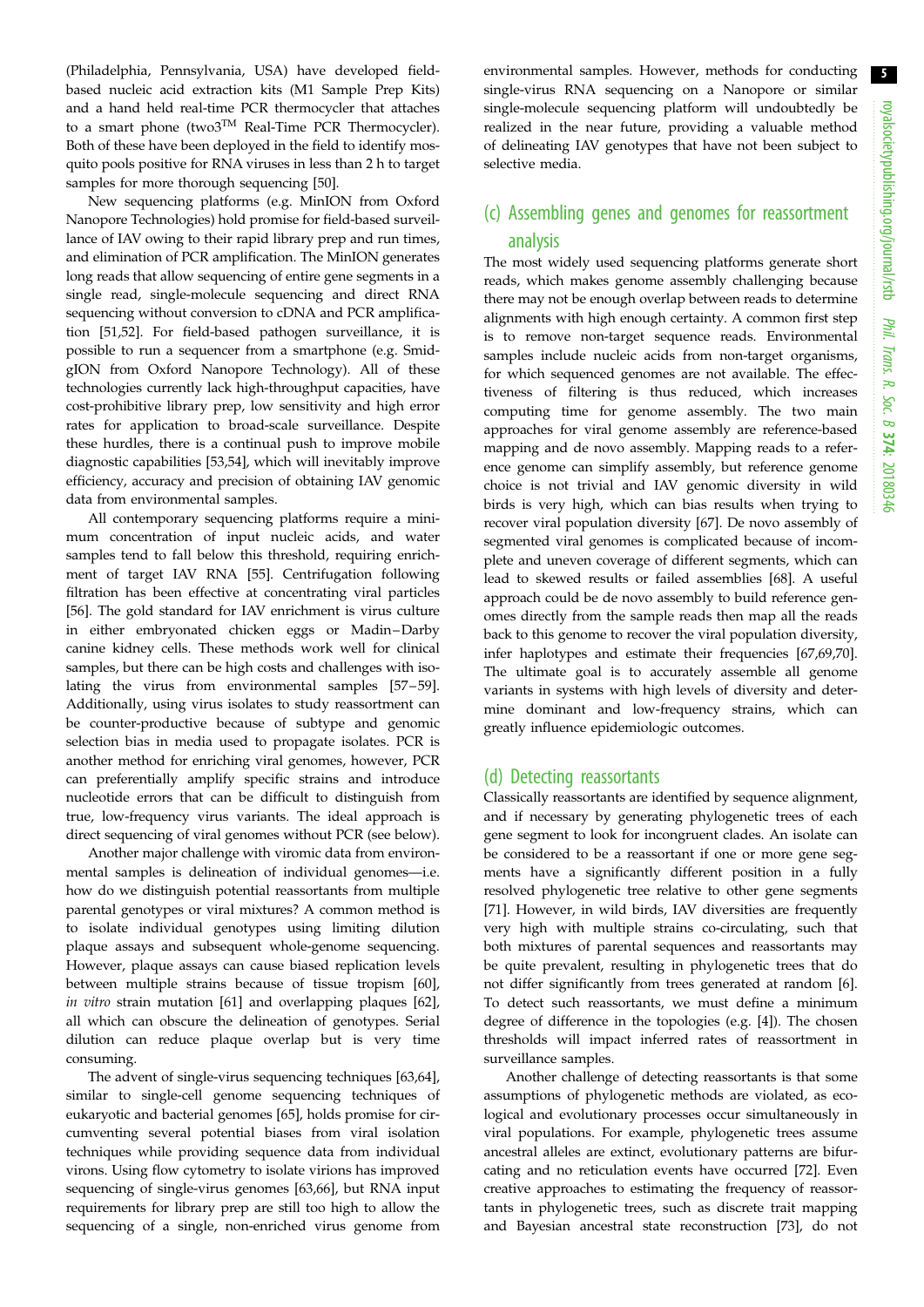circumvent assumptions. Furthermore all eight gene segments need to be analysed separately, which is computationally burdensome. To better detect viral reassortants, we need to develop or apply approaches that align with viral evolutionary processes rather than applying theories and concepts developed for organisms with highly disparate biology [\[74](#page-11-0)].

Population genetic approaches may be more appropriate for identifying the frequency of reassortants in a set of genomes. Phylogenetic networks are methods that account for reticulate evolution and can identify reassortment events [\[11](#page-9-0),[72,75,76](#page-11-0)]. There is promise in using coalescent theory [\[77](#page-11-0)] and maximum-likelihood or Bayesian estimates of migration [[78\]](#page-11-0). An additional approach could be from population genetic clustering algorithms (e.g. [[79,80\]](#page-11-0)), using hemagglutinin (HA) and neuraminidase (NA) subtypes as population delimiters and then using those as a framework for estimating the replacement and 'gene flow' of the internal segments. One final method could take advantage of recombination metrics by using concatenated IAV gene segments and treating the genomes as chromosomes. The exchange of gene segments will thus lead to estimates of recombination rates that can serve as a proxy for reassortment frequencies [[76](#page-11-0)].

## 4. Approaches to predicting epidemiological risk: the way forward

#### (a) Observing reassortment across scales

Within individual hosts [\(figure 1](#page-3-0)A), the important risk metric is the de novo reassortment rate. Reassortment rates ideally would be measured using the genomic diversity (number of unique genotypes, frequency of each unique genotype, and relatedness between genotypes) in samples from individual hosts over time during an infection, where the first time point is the exposure dose of co-infecting viruses [[22\]](#page-9-0). The frequency of reassortants in each sample relative to parental viruses at the first time point would give an empirical index of the host-level rate of reassortment. From the distribution of frequencies for all samples from an individual host over time, one could calculate the mean and variation of host-level reassortment rates. However, except in controlled field experiments the genomic diversity of the exposure dose will be unknown. As a proxy, genomic diversity of samples from the environment could be used.

Extending these ideas, the next scale is reassortment in an individual environmental reservoir-wild bird system [\(figure 1](#page-3-0)B). We propose three complementary risk metrics at this scale: the 'diversity dynamics' are captured by measuring the genomic diversity in the water and faecal samples from individual hosts over time; the 'pathogen pressure' [\[81](#page-11-0)] is the concentration of virions in water and their prevalence in the host population; and the 'dominant-strain phenotypes' is a rapid assessment of replicative fitness for strains that are most frequent in the surveillance samples. We refer to these three important risk metrics together as 'diversity-pressure-phenotyping': data that can be observed to understand and predict epidemiological risk. An important condition is that these data are collected over time at the same site (longitudinal sampling) in order to monitor the process of reassortants being generated and selected within hosts, and then shed and selected for persistence in the environment (e.g. [figure 2](#page-5-0)a). Linking the molecular markers that are identified in the 'diversity' data to phenotypes will provide a mechanistic foundation for diversity dynamics.

At the next level (figure 1C), diversity-pressurephenotyping in water and hosts could be measured across space and time to surveil for reassortant emergence along flyways. Lastly, concurrent surveillance of diversitypressure-phenotyping in sentinel poultry at sites where water-host systems are being surveilled would provide an ideal measure of predicted epidemiological risk for spillover and emergence of reassortants in poultry ([figure 1](#page-3-0)D).

#### (b) Bottom-up approaches: disease-dynamic modelling

Within-host viral dynamics of IAV have now been reasonably well studied using experimental data [\[82](#page-11-0),[83\]](#page-11-0), providing a strong foundation for developing predictive models of reassortment dynamics. Important factors determining withinhost viral kinetics for IAV include target-cell availability [[84\]](#page-11-0), immune system factors [\[85](#page-11-0)], spatial distribution of target cells [[86\]](#page-11-0) and initial dose [[87\]](#page-11-0). While these viral kinetic models have been developed using data from human infections [[82,83](#page-11-0)], their insights and methods have begun to be applied to avian hosts [[88\]](#page-11-0). The most important factor for reassortment is co-infection [[16,17](#page-9-0)]. Thus, initial dose, target-cell availability and the distribution of target cells will play a primary role in predicting de novo reassortment rates. Once reassortment has occurred within a host, selection within the host and the size of the transmission bottleneck will determine whether a reassortant is shed into the environment [\[16](#page-9-0)] [\(figure 2](#page-5-0)a). The recent advances in understanding of intracellular and within-host processes that govern reassortment [[16,17\]](#page-9-0) provide conceptual and quantitative knowledge for models of within-host viral and reassortment dynamics. In the larger context, the reassortment processes and within-host viral dynamic models can be nested in between-host models that account for selection, transmission bottlenecks and environmental transmission processes (e.g. [[39\]](#page-10-0)) to develop a predictive framework that can be validated with experimental data [\(figure 2](#page-5-0)a).

Controlled experiments that allow transmission to occur naturally coupled with data-driven modelling frameworks (as above, [figure 2](#page-5-0)a) together form a valuable steppingstone toward inferring epidemiological risk from genetic samples. Controlled experiments are important for restricting the range of potential genotypes and environmental factors so that models can be designed to capture epidemiological behaviour based on a limited and known set of factors. In high-dimensional systems such as IAV, model-guided fieldwork [[89\]](#page-11-0)—i.e. iterative model development, prediction and experimentation ([figure 2](#page-5-0)a)—can be applied for efficient experimental design and knowledge building. By this approach, models could be used to predict which processes are the most important to assess. Then experiments would test our knowledge of how ill-understood processes such as environmental transmission contribute to the observed outcome. For example, a poor-fitting model of diversitypressure-phenotyping would suggest that there are illdefined processes occurring in the system that are not well captured or are absent in the model. Then the model and experimental design could be adjusted to elucidate these illunderstood mechanisms. This concept is not new [[89\]](#page-11-0) but it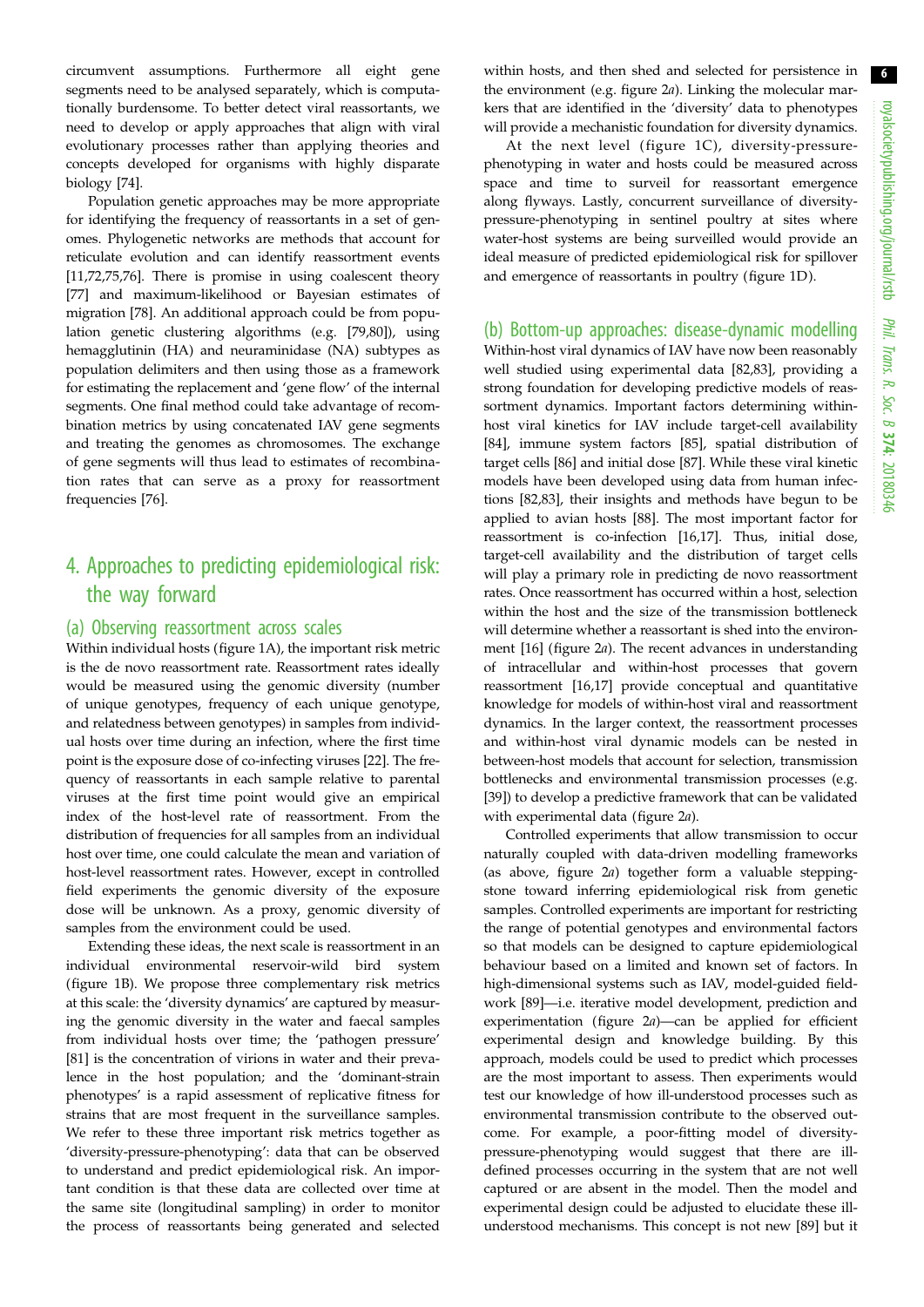is surprisingly underused for designing empirical studies of complex ecological and epidemiological systems with ample process uncertainty. The iterative approach of hypothesis generation  $\rightarrow$  model building and prediction  $\rightarrow$  data  $\text{collection} \rightarrow \text{model}$  evaluation aims to reduce process uncertainty by targeted learning. Thus, it is a powerful approach for identifying important gaps in our ability to predict reassortment in environmental reservoir-host systems [\(figure 1B](#page-3-0)), and to design effective experiments that will best inform the identified gaps. Once this type of mechanistic epidemiological model is developed and validated using experimental data from controlled studies with natural transmission, it could be used to predict epidemiological risk from surveillance of diversity-pressure-phenotypes data in environmental reservoir-host systems.

As an illustration of how these cross-scale processes could be explored empirically, we describe a possible experimental study to measure diversity-pressure-phenotypes and resulting infection risks in an environmental reservoir-host system. A potential study would simulate a scenario where multiple hosts infected with different virus strains would be allowed to contaminate a quasi-natural environment. Infected hosts would then be removed and susceptible individuals would be exposed to the contaminated environment to allow for infection. Hosts and the environment would be sampled longitudinally at regular intervals throughout the experiment. All samples would be sequenced to determine de novo reassortment rates and diversitypressure-phenotypes ([figure 1](#page-3-0); which measures the frequency dynamics of particular genotypes and their associated phenotypes, i.e. reassortant emergence). Testing both reservoir and spillover host species (e.g. mallards and chickens) would allow for determination of potential host differences in susceptibility and the impacts of diversity-pressure-phenotypes on epidemiological dynamics. A similar design could be applied to conditions that only allow direct contact between hosts. Comparing results from both experiments would help quantify transmission mechanisms and determine which mechanisms lead to higher reassortment risk.

## (c) Top-down approaches: statistical modelling of sentinel surveillance (functional surveillance)

A second important approach to understanding and predicting epidemiological risk is to apply statistical methods to surveillance data from the environment and from reservoir and sentinel hosts. While bottom-up approaches based on experimental data have the power to improve inference by reducing complexity, the inference is specific to the conditions that are tested. For this reason, approaches that measure diversity-pressure-phenotypes in natural populations are equally important. Phylogenetic or phylodynamic methods have mostly been applied to estimate reassortment occurrence, rather than to quantify its frequency or dynamics (i.e. pattern-based surveillance as opposed to process-based, which is 'functional surveillance'). Additionally, because these methods rely on historical genomic diversity for inference of current genomic diversity, they are retrospective not predictive. We propose that longitudinal surveillance of environmental reservoir-host systems, paired with systematic deployment of sentinel host individuals (e.g. [\[11](#page-9-0)]), is an important research direction that could improve the power of top-down statistical tools for prediction of epidemiological risk from environmental surveillance data.

Sentinel host sampling can allow for direct measurement of spillover rates between reservoir and poultry host populations when surveillance occurs at the same locations over time [\[90](#page-11-0)]. An example approach would include enclosures of sentinel poultry adjacent to environmental reservoirs used by waterfowl. This type of sentinel host design has allowed for documentation of seasonal dynamics of spillover [[91\]](#page-11-0) and evaluation of vaccination effectiveness [[92\]](#page-11-0). The sentinel host design would be coupled with frequent measures of diversity-pressure-phenotypes in the environmental reservoir-host system, and in the sentinel hosts themselves, by applying single-virus sequencing and phenotyping assays to the samples [\(figure 2](#page-5-0)b). Analysis of genotype frequencies, linked to measured phenotypes, could identify molecular markers that are most likely to lead to outbreaks in poultry. Another useful dimension within this design would be to collect longitudinal data on the abiotic conditions of environmental samples, densities of hosts and host-species composition, concurrently with the longitudinal diversitypressure-phenotypes data. These data would be used as covariate data for predicting emergence risk in sentinel hosts ([figure 2](#page-5-0)b). Once validated with out-of-sample data from multiple sites, this type of statistical framework could be used to predict epidemiological risk in spillover hosts using diversity-pressure-phenotypes and abiotic data collected longitudinally from environmental reservoir-host systems. Although these systems might not capture all of the real-life complexity of contact structure between hosts, they would include natural complexity from strain diversity and abiotic factors, which is important for optimizing environmental surveillance technologies and inference from environmentally sampled data.

## 5. Conclusion

Understanding the emergence of novel reassortments across ecological scales that include environmental transmission, could transform risk assessment capabilities and add to current approaches that use non-mechanistic or retrospective genetic analyses. For example, shifting our focus from inferring which strains have spilled over to predicting which strains will successfully spill over from wild birds to poultry in the near future. Advancements in molecular techniques have brought the goal of predicting reassortment and spillover risk of IAVs onto the near-term horizon. Coupling risk-metric data, such as diversity-pressure-phenotyping, with bottom-up and top-down quantitative models is possible and can yield frameworks for both understanding and predicting reassortant emergence.

Although it is still not possible to collect diversitypressure-phenotyping data routinely as part of large-scale surveillance systems, technological refinements that dramatically improve efficiency can occur rapidly. Once more efficient molecular technologies are available, scaling up their application to surveillance programmes will require a strong research foundation that has addressed fundamental gaps in the evolutionary ecology of IAVs; a knowledge base that is inextricably linked to the natural life cycle and complexity of this host-pathogen system. Thus, addressing the basic science knowledge gaps with current technology, as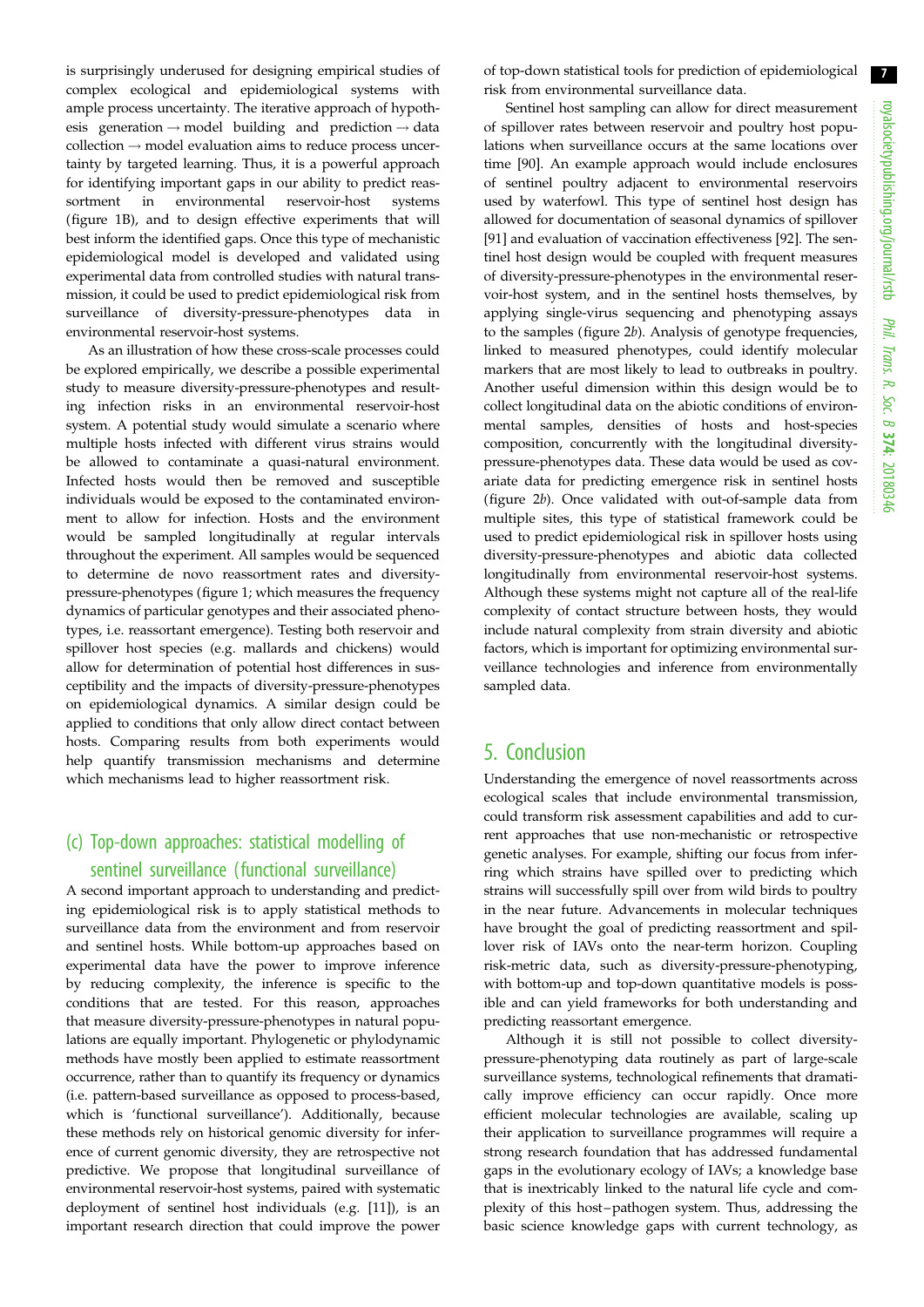<span id="page-9-0"></span>we have outlined, is an important stepping-stone towards developing more accurate and efficient risk assessment and surveillance programmes. However, even at a fine scale, the research approaches we outlined will require substantial investment because they require wide-ranging interdisciplinary collaboration and specialized facilities (i.e. animal pathobiology, cutting-edge sequencing technology, bioinformatic resources and skills, and expertise in mathematical and statistical modelling). Collaborations of this breadth are expensive but are feasible. The potential payoffs from improvements to risk assessment and outbreak prevention through evidence-based biosecurity could greatly outweigh the costs in the long term.

The improved surveillance system we envision can be characterized as 'functional surveillance': collecting and integrating appropriate surveillance data into analytical frameworks that describe emergence processes (as opposed to patterns). Functional surveillance would complement current approaches of using pattern-based surveillance by improving our understanding of emergence processes (e.g. [[93\]](#page-11-0)). The mechanistic underpinnings of functional surveillance will allow for better prediction as conditions change, a current weakness of retrospective risk assessments.

Data accessibility. This article has no additional data.

Authors' contributions. K.M.P., M.W.H., S.A.S., E.S. and A.J.P. wrote the first draft. K.M.P. designed the figures. All authors contributed to idea development and manuscript/figure editing.

Competing interests. We declare we have no competing interests.

Funding. K.M.P., A.J.P., M.W.H., E.S. and S.A.S. were supported by the U.S. Department of Agriculture, APHIS.

Acknowledgements. The findings and conclusions in this preliminary publication have not been formally disseminated by the U.S. Department of Agriculture and should not be construed to represent any agency determination or policy. The authors thank three anonymous reviewers for helpful comments and the organizers of a workshop on pathogen spillover in MT 20-23 February, which helped with idea development, and DARPA for funding the workshop.

## **References**

- 1. Chen Y et al. 2013 Human infections with the emerging avian influenza A H7N9 virus from wet market poultry: clinical analysis and characterisation of viral genome. Lancet 381, 1916 – 1925. [\(doi:10.](http://dx.doi.org/10.1016/S0140-6736(13)60903-4) [1016/S0140-6736\(13\)60903-4\)](http://dx.doi.org/10.1016/S0140-6736(13)60903-4)
- 2. Worobey M, Han GZ, Rambaut A. 2014 Genesis and pathogenesis of the 1918 pandemic H1N1 influenza A virus. Proc. Natl Acad. Sci. USA 111, 8107 – 8112. [\(doi:10.1073/pnas.1324197111](http://dx.doi.org/10.1073/pnas.1324197111))
- 3. Villa M, Lassig M. 2017 Fitness cost of reassortment in human influenza. PLoS Pathog. 13, e1006685. [\(doi:10.1371/journal.ppat.1006685](http://dx.doi.org/10.1371/journal.ppat.1006685))
- 4. Pinsent A, Fraser C, Ferguson NM, Riley S. 2016 A systematic review of reported reassortant viral lineages of influenza A. BMC Infect. Dis. 16, 3. [\(doi:10.1186/s12879-015-1298-9\)](http://dx.doi.org/10.1186/s12879-015-1298-9)
- 5. Xu KM et al. 2007 The genesis and evolution of H9N2 influenza viruses in poultry from southern China, 2000 to 2005. J. Virol. 81, 10 389– 10 401. [\(doi:10.1128/JVI.00979-07\)](http://dx.doi.org/10.1128/JVI.00979-07)
- 6. Dugan VG et al. 2008 The evolutionary genetics and emergence of avian influenza viruses in wild birds. PLoS Pathog. 4, e1000076. [\(doi:10.1371/journal.](http://dx.doi.org/10.1371/journal.ppat.1000076) [ppat.1000076\)](http://dx.doi.org/10.1371/journal.ppat.1000076)
- 7. Hatchette TF et al. 2004 Influenza A viruses in feral Canadian ducks: extensive reassortment in nature. J. Gen. Virol. 85(Pt 8), 2327 – 2337. ([doi:10.1099/](http://dx.doi.org/10.1099/vir.0.79878-0) [vir.0.79878-0](http://dx.doi.org/10.1099/vir.0.79878-0))
- 8. Huang Y et al. 2014 Perpetuation and reassortment of gull influenza A viruses in Atlantic North America. Virology 456-457, 353– 363. ([doi:10.1016/j.virol.](http://dx.doi.org/10.1016/j.virol.2014.04.009) [2014.04.009\)](http://dx.doi.org/10.1016/j.virol.2014.04.009)
- 9. Macken CA, Webby RJ, Bruno WJ. 2006 Genotype turnover by reassortment of replication complex genes from avian influenza A virus. J. Gen. Virol. 87(Pt 10), 2803 – 2815. [\(doi:10.1099/vir.0.81454-0\)](http://dx.doi.org/10.1099/vir.0.81454-0)
- 10. Sharp GB et al. 1997 Coinfection of wild ducks by influenza A viruses: distribution patterns and biological significance. J. Virol. 71, 6128-6135.
- 11. Wille M, Tolf C, Avril A, Latorre-Margalef N. 2013 Frequency and patterns of reassortment in natural influenza A virus infection in a reservoir host. Virology 443, 150– 160. [\(doi:10.1016/j.virol.2013.](http://dx.doi.org/10.1016/j.virol.2013.05.004) [05.004](http://dx.doi.org/10.1016/j.virol.2013.05.004))
- 12. Lee DH, Bertran K, Kwon J-H, Swayne DE. 2017 Evolution, global spread, and pathogenicity of highly pathogenic avian influenza H5Nx clade 2.3.4.4. J. Vet. Sci. 18, 269– 280. ([doi:10.4142/jvs.](http://dx.doi.org/10.4142/jvs.2017.18.S1.269) [2017.18.S1.269\)](http://dx.doi.org/10.4142/jvs.2017.18.S1.269)
- 13. Roche B, Drake JM, Brown J, Stallknecht DE, Bedford T, Rohani P. 2014 Adaptive evolution and environmental durability jointly structure phylodynamic patterns in avian influenza viruses. PLoS Biol. 12, e1001931. ([doi:10.1371/journal.pbio.](http://dx.doi.org/10.1371/journal.pbio.1001931) [1001931\)](http://dx.doi.org/10.1371/journal.pbio.1001931)
- 14. Breban R, Drake JM, Stallknecht DE, Rohani P. 2009 The role of environmental transmission in recurrent avian influenza epidemics. PLoS Comput. Biol. 5, 11. [\(doi:10.1371/journal.pcbi.1000346](http://dx.doi.org/10.1371/journal.pcbi.1000346))
- 15. Pepin KM, Lass S, Pulliam JRC, Read AF, Lloyd-Smith JO. 2010 Identifying genetic markers of adaptation for surveillance of viral host jumps. Nat. Rev. Microbiol. 8, 802. ([doi:10.1038/nrmicro2440\)](http://dx.doi.org/10.1038/nrmicro2440)
- 16. Lowen AC. 2017 Constraints, drivers, and implications of influenza A virus reassortment. Annu. Rev. Virol. 4, 105– 121. ([doi:10.1146/](http://dx.doi.org/10.1146/annurev-virology-101416-041726) [annurev-virology-101416-041726\)](http://dx.doi.org/10.1146/annurev-virology-101416-041726)
- 17. Lowen AC. 2018 It's in the mix: reassortment of segmented viral genomes. PLoS Pathog. 14, e1007200. ([doi:10.1371/journal.ppat.1007200\)](http://dx.doi.org/10.1371/journal.ppat.1007200)
- 18. Jackson S, Van Hoeven N, Chen L-M, Maines TR, Cox NJ, Katz JM, Donis RO. 2009 Reassortment between Avian H5N1 and human H3N2 influenza viruses in ferrets: a public health risk assessment. J. Virol. 86, 8131– 8140. [\(doi:10.1128/JVI.00534-09](http://dx.doi.org/10.1128/JVI.00534-09))
- 19. Li X, Liu B, Ma S, Cui P, Liu W, Li Y, Guo J, Chen H. 2018 High frequency of reassortment after coinfection of chickens with the H4N6 and H9N2

influenza A viruses and the biological characteristics of the reassortants. Vet. Microbiol. 222, 11– 17. ([doi:10.1016/j.vetmic.2018.06.011](http://dx.doi.org/10.1016/j.vetmic.2018.06.011))

- 20. Ma MJ et al. 2018 Evidence for cross-species influenza A virus transmission within swine farms, China: a one health, prospective cohort study. Clin. Infect. Dis. 66, 533 – 540. ([doi:10.](http://dx.doi.org/10.1093/cid/cix823) [1093/cid/cix823](http://dx.doi.org/10.1093/cid/cix823))
- 21. Marshall N, Priyamvada L, Ende Z, Steel J, Lowen AC. 2013 Influenza virus reassortment occurs with high frequency in the absence of segment mismatch. PLoS Pathog. 9, 11. [\(doi:10.1371/journal.](http://dx.doi.org/10.1371/journal.ppat.1003421) [ppat.1003421](http://dx.doi.org/10.1371/journal.ppat.1003421))
- 22. Zhang X et al. 2018 Tissue tropisms opt for transmissible reassortants during avian and swine influenza A virus co-infection in swine. PLoS Pathog. 14, e1007417. ([doi:10.1371/journal.ppat.1007417\)](http://dx.doi.org/10.1371/journal.ppat.1007417)
- 23. Rohani P, Breban R, Stallknecht DE, Drake JM. 2009 Environmental transmission of low pathogenicity avian influenza viruses and its implications for pathogen invasion. Proc. Natl Acad. Sci. USA 106, 10 365 – 10 369. [\(doi:10.1073/pnas.0809026106](http://dx.doi.org/10.1073/pnas.0809026106))
- 24. Vittecoq M, Gauduin H, Oudart T, Bertrand O, Roche B, Guillemain M, Boutron O. 2017 Modeling the spread of avian influenza viruses in aquatic reservoirs: a novel hydrodynamic approach applied to the Rhône delta (southern France). Sci. Total Environ. 595, 787– 800. ([doi:10.1016/j.scitotenv.](http://dx.doi.org/10.1016/j.scitotenv.2017.03.165) [2017.03.165](http://dx.doi.org/10.1016/j.scitotenv.2017.03.165))
- 25. Root JJ, Bentler KT, Shriner SA, Mooers NL, Vandalen KK, Sullivan HJ, Franklin AB. 2014 Ecological routes of avian influenza virus transmission to a common mesopredator: an experimental evaluation of alternatives. PLoS ONE 9, e102964. [\(doi:10.1371/journal.pone.0102964](http://dx.doi.org/10.1371/journal.pone.0102964))
- 26. Root JJ, Shriner SA, Ellis JW, Vandalen KK, Sullivan HJ, Franklin AB. 2015 When fur and feather occur together: interclass transmission of avian influenza A virus from mammals to birds through common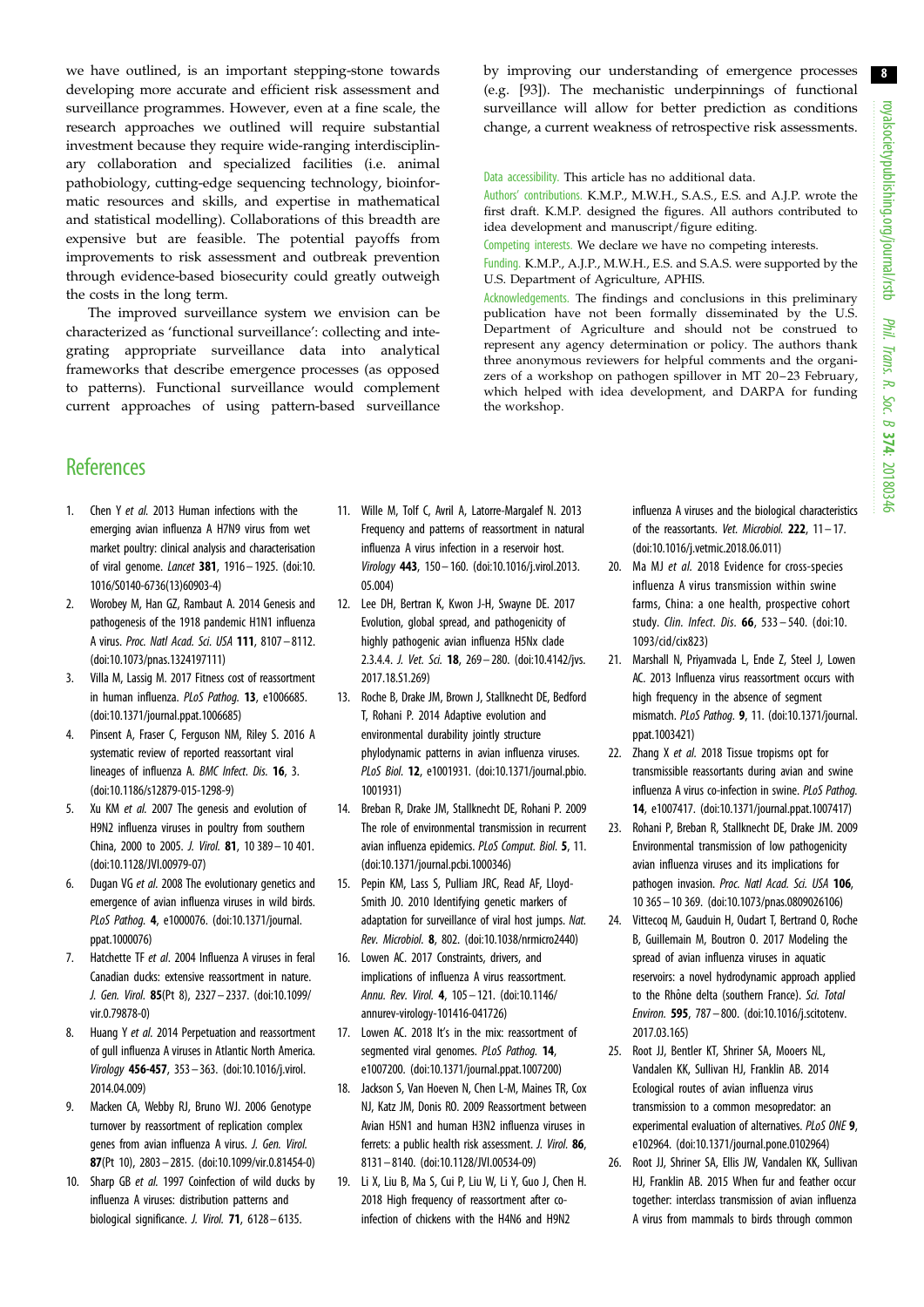<span id="page-10-0"></span>resources. Sci. Rep. 5, 14354. [\(doi:10.1038/](http://dx.doi.org/10.1038/srep14354) [srep14354](http://dx.doi.org/10.1038/srep14354))

- 27. VanDalen KK, Franklin AB, Mooers NL, Sullivan HJ, Shriner SA. 2010 Shedding light on avian influenza H4N6 infection in mallards: modes of transmission and implications for surveillance. PLoS ONE 5, e12851. [\(doi:10.1371/journal.pone.0012851](http://dx.doi.org/10.1371/journal.pone.0012851))
- 28. Wille M et al. 2018 Alternate routes of influenza A virus infection in Mallard (Anas platyrhynchos). Vet. Res. 49, 110. ([doi:10.1186/s13567-018-0604-0](http://dx.doi.org/10.1186/s13567-018-0604-0))
- 29. Densmore CL, Iwanowicz DD, Ottinger CA, Hindman LJ, Bessler AM, Iwanowicz LR, Prosser DJ, Whitbeck M, Driscoll CP. 2017 Molecular detection of avian influenza virus from sediment samples in waterfowl habitats on the Delmarva Peninsula, United States. Avian Dis. 61, 520– 525. [\(doi:10.1637/11687-](http://dx.doi.org/10.1637/11687-060917-ResNote.1) [060917-ResNote.1\)](http://dx.doi.org/10.1637/11687-060917-ResNote.1)
- 30. Brown JD, Goekjian G, Poulson R, Valeika S, Stallknecht DE. 2009 Avian influenza virus in water: infectivity is dependent on pH, salinity and temperature. Vet. Microbiol.  $136$ ,  $20-26$ . ([doi:10.](http://dx.doi.org/10.1016/j.vetmic.2008.10.027) [1016/j.vetmic.2008.10.027\)](http://dx.doi.org/10.1016/j.vetmic.2008.10.027)
- 31. Chumpolbanchorn K et al. 2006 The effect of temperature and UV light on infectivity of avian influenza virus (H5N1, Thai field strain) in chicken fecal manure. Southeast Asian J. Trop. Med. Public Health 37, 102-105.
- 32. Graiver DA, Topliff CL, Kelling CL, Bartelt-Hunt SL. 2009 Survival of the avian influenza virus (H6N2) after land disposal. Environ. Sci. Technol. 43, 4063 – 4067. [\(doi:10.1021/es900370x\)](http://dx.doi.org/10.1021/es900370x)
- 33. Nazir J, Haumacher R, Ike AC, Marschang RE. 2011 Persistence of avian influenza viruses in lake sediment, duck feces, and duck meat. Appl. Environ. Microbiol. 77, 4981– 4985. ([doi:10.1128/AEM.](http://dx.doi.org/10.1128/AEM.00415-11) [00415-11](http://dx.doi.org/10.1128/AEM.00415-11))
- 34. Stallknecht DE, Kearney MT, Shane SM, Zwank PJ. 1990 Effects of pH, temperature, and salinity on persistence of avian influenza viruses in water. Avian Dis. 34, 412 – 418. [\(doi:10.2307/](http://dx.doi.org/10.2307/1591429) [1591429](http://dx.doi.org/10.2307/1591429))
- 35. Stallknecht DE, Shane SM, Kearney MT, Zwank PJ. 1990 Persistence of avian influenza viruses in water. Avian Dis. 34, 406 – 411. ([doi:10.2307/](http://dx.doi.org/10.2307/1591428) [1591428](http://dx.doi.org/10.2307/1591428))
- 36. Lebarbenchon C, Choi YW, Chappie DJ, Rogers JV, Kaye JZ. 2012 Reassortant influenza A viruses in wild duck populations: effects on viral shedding and persistence in water. Proc. R. Soc. B 279, 3967 – 3975. [\(doi:10.1098/rspb.2012.1271](http://dx.doi.org/10.1098/rspb.2012.1271))
- 37. Wood JP et al. 2010 Environmental persistence of a highly pathogenic avian influenza (H5N1) virus. Environ. Sci. Technol. 44, 7515– 7520. ([doi:10.1021/](http://dx.doi.org/10.1021/es1016153) [es1016153](http://dx.doi.org/10.1021/es1016153))
- 38. Lang AS, Kelly A, Runstadler JA. 2008 Prevalence and diversity of avian influenza viruses in environmental reservoirs. J. Gen. Virol. 89. 509– 519. ([doi:10.1099/vir.0.83369-0](http://dx.doi.org/10.1099/vir.0.83369-0))
- 39. Handel A, Lebarbenchon C, Stallknecht D, Rohani P. 2014 Trade-offs between and within scales: environmental persistence and within-host fitness of avian influenza viruses. Proc. R. Soc. B 281, 20133051. [\(doi:10.1098/rspb.2013.3051\)](http://dx.doi.org/10.1098/rspb.2013.3051)
- 40. Kreibich A, Stech O, Hundt J, Ziller M, Mettenleiter TC, Stech J. 2013 Avian influenza virus h3 hemagglutinin may enable high fitness of novel human virus reassortants. PLoS ONE 8, e79165. [\(doi:10.1371/journal.pone.0079165\)](http://dx.doi.org/10.1371/journal.pone.0079165)
- 41. Handel A, Rohani P. 2015 Crossing the scale from within-host infection dynamics to between-host transmission fitness: a discussion of current assumptions and knowledge. Phil. Trans. R. Soc. B 370, 20140302. [\(doi:10.1098/rstb.](http://dx.doi.org/10.1098/rstb.2014.0302) [2014.0302](http://dx.doi.org/10.1098/rstb.2014.0302))
- 42. Bloom JD. 2015 Software for the analysis and visualization of deep mutational scanning data. BMC Bioinf. 16, 168. [\(doi:10.1186/s12859-015-](http://dx.doi.org/10.1186/s12859-015-0590-4) [0590-4](http://dx.doi.org/10.1186/s12859-015-0590-4))
- 43. Edwards RA, Rohwer F. 2005 Viral metagenomics. Nat. Rev. Microbiol. 3, 504. ([doi:10.1038/](http://dx.doi.org/10.1038/nrmicro1163) [nrmicro1163](http://dx.doi.org/10.1038/nrmicro1163))
- 44. Rosario K, Breitbart M. 2011 Exploring the viral world through metagenomics. Curr. Opin. Virol. 1, 289 – 297. [\(doi:10.1016/j.coviro.2011.06.004\)](http://dx.doi.org/10.1016/j.coviro.2011.06.004)
- 45. Stallknecht DE, Goekjian VH, Wilcox BR, Poulson RL, Brown JD. 2010 Avian influenza virus in aquatic habitats: what do we need to learn? Avian Dis. 54, 461 – 465. [\(doi:10.1637/8760-033109-Reg.1\)](http://dx.doi.org/10.1637/8760-033109-Reg.1)
- 46. Thomsen PF, Willerslev E. 2015 Environmental DNA – an emerging tool in conservation for monitoring past and present biodiversity. Biol. Consery. 183, 4 – 18. [\(doi:10.1016/j.biocon.2014.11.019\)](http://dx.doi.org/10.1016/j.biocon.2014.11.019)
- 47. Davis AJ, Williams KE, Snow NP, Pepin KM, Piaggio AJ. 2018 Accounting for observation processes across multiple levels of uncertainty improves inference of species distributions and guides adaptive sampling of environmental DNA. Ecol. Evol. 8. 10 879– 10 892. [\(doi:10.1002/ece3.4552\)](http://dx.doi.org/10.1002/ece3.4552)
- 48. Forster JL, Harkin VB, Graham DA, Mccullough SJ. 2008 The effect of sample type, temperature and RNAlater<sup>™</sup> on the stability of avian influenza virus RNA. J. Virol. Methods 149, 190– 194. [\(doi:10.1016/](http://dx.doi.org/10.1016/j.jviromet.2007.12.020) [j.jviromet.2007.12.020](http://dx.doi.org/10.1016/j.jviromet.2007.12.020))
- 49. Hubbard LE, Kolpin DW, Fields CL, Hladik ML, Iwanowicz LR. 2017 Highlighting the complexities of a groundwater pilot study during an avian influenza outbreak: methods, lessons learned, and select contaminant results. Environ. Res. 158, 212 – 224. [\(doi:10.1016/j.envres.2017.06.010](http://dx.doi.org/10.1016/j.envres.2017.06.010))
- 50. Russell JA, Campos B, Stone J, Blosser EM, Burkett-Cadena N, Jacobs JL. 2018 Unbiased strain-typing of arbovirus directly from mosquitoes using nanopore sequencing: a field-forward biosurveillance protocol. Sci. Rep. 8, 5417. ([doi:10.1038/s41598-018-](http://dx.doi.org/10.1038/s41598-018-23641-7) [23641-7\)](http://dx.doi.org/10.1038/s41598-018-23641-7)
- 51. Keller MW et al. 2018 Direct RNA sequencing of the complete influenza A virus genome. Sci. Rep. 8, 14408. ([doi:10.1038/s41598-018-32615-8](http://dx.doi.org/10.1038/s41598-018-32615-8))
- 52. Liu KT et al. 2018 Genetic and biological characterization of three poultry-origin H5N6 avian influenza viruses with all internal genes from genotype S H9N2 viruses. Arch. Virol. 163, 947 – 960. ([doi:10.1007/s00705-017-](http://dx.doi.org/10.1007/s00705-017-3695-4) [3695-4](http://dx.doi.org/10.1007/s00705-017-3695-4))
- 53. Faria NR, Sabino EC, Nunes MRT, Alcantara LCJ, Loman NJ, Pybus OG. 2016 Mobile real-time

surveillance of Zika virus in Brazil. Genome Med. 8, 97. [\(doi:10.1186/s13073-016-0356-2\)](http://dx.doi.org/10.1186/s13073-016-0356-2)

- 54. Perkel JM. 2017 Pocket laboratories. Nature 545, 119. ([doi:10.1038/545119a\)](http://dx.doi.org/10.1038/545119a)
- 55. Lebarbenchon C, Yang M, Keeler SP, Ramakrishnan MA, Brown JD, Stallknecht DE, Sreevatsan S. 2011 Viral replication, persistence in water and genetic characterization of two influenza A viruses isolated from surface lake water. PLoS ONE 6, 8. ([doi:10.](http://dx.doi.org/10.1371/journal.pone.0026566) [1371/journal.pone.0026566](http://dx.doi.org/10.1371/journal.pone.0026566))
- 56. Millen HT, Gonnering JC, Berg RK, Spencer SK, Jokela WE, Pearce JM, Borchardt JS, Borchardt MA. 2012 Glass wool filters for concentrating waterborne viruses and agricultural zoonotic pathogens. J. Vis. Exp. (61), e3930. [\(doi:10.3791/3930](http://dx.doi.org/10.3791/3930))
- 57. Khalenkov A, Laver WG, Webster RG. 2008 Detection and isolation of H5N1 influenza virus from large volumes of natural water. J. Virol. Methods 149, 180– 183. [\(doi:10.1016/j.jviromet.2008.01.001](http://dx.doi.org/10.1016/j.jviromet.2008.01.001))
- 58. Vong S, Ly S, Mardy S, Holl D, Buchy P. 2008 Environmental contamination during influenza A virus (H5N1) outbreaks, Cambodia, 2006. Emerg. Infect. Dis. 14, 1303 – 1305. [\(doi:10.3201/eid1408.](http://dx.doi.org/10.3201/eid1408.070912) [070912\)](http://dx.doi.org/10.3201/eid1408.070912)
- 59. Zhang H, Xu B, Chen Q, Chen Z. 2011 Characterization of H9N2 influenza viruses isolated from Dongting Lake wetland in 2007. Arch. Virol. 156, 95– 105. ([doi:10.1007/s00705-010-0836-4\)](http://dx.doi.org/10.1007/s00705-010-0836-4)
- 60. Ilyushina NA, Ikizler MR, Kawaoka Y, Rudenko LG, Treanor JJ, Subbarao K, Wright PF. 2012 Comparative study of influenza virus replication in MDCK cells and in primary cells derived from adenoids and airway epithelium. J. Virol. 86, 11725– 11 734. [\(doi:10.1128/JVI.01477-12\)](http://dx.doi.org/10.1128/JVI.01477-12)
- 61. Yang J et al. 2014 Mutations of novel influenza A(H10N8) virus in chicken eggs and MDCK cells. Emerg. Infect. Dis. 20, 1541 – 1543. ([doi:10.3201/](http://dx.doi.org/10.3201/eid2009.140257) [eid2009.140257](http://dx.doi.org/10.3201/eid2009.140257))
- 62. Drayman N. 2017 Observed high coinfection rates seem to be a result of overlapping plaques. Mbio 8. e01000-17. ([doi:10.1128/mBio.01000-17](http://dx.doi.org/10.1128/mBio.01000-17))
- 63. Allen LZ, Ishoey T, Novotny MA, McLean JS, Lasken RS, Williamson SJ. 2011 Single virus genomics: a new tool for virus discovery. PLoS ONE 6, e17722. ([doi:10.1371/journal.pone.0017722](http://dx.doi.org/10.1371/journal.pone.0017722))
- 64. Steuerman Y et al. 2018 Dissection of influenza infection *in vivo* by single-cell RNA sequencing. Cell Syst. 6, 679– 691. ([doi:10.1016/j.cels.2018.05.008\)](http://dx.doi.org/10.1016/j.cels.2018.05.008)
- 65. Shapiro E, Biezuner T, Linnarsson S. 2013 Single-cell sequencing-based technologies will revolutionize whole-organism science. Nat. Rev. Genet. 14. 618– 630. [\(doi:10.1038/nrg3542\)](http://dx.doi.org/10.1038/nrg3542)
- 66. Zamora JLR, Aguilar HC. 2018 Flow virometry as a tool to study viruses. Methods  $134$ ,  $87 - 97$ . [\(doi:10.](http://dx.doi.org/10.1016/j.ymeth.2017.12.011) [1016/j.ymeth.2017.12.011](http://dx.doi.org/10.1016/j.ymeth.2017.12.011))
- 67. Baaijens JA, Aabidine AZE, Rivals E. 2017 De novo assembly of viral quasispecies using overlap graphs. Genome Res. 27, 835– 848. ([doi:10.1101/gr.215038.](http://dx.doi.org/10.1101/gr.215038.116) [116\)](http://dx.doi.org/10.1101/gr.215038.116)
- 68. Ibrahim B, McMahon DP, Hufsky F, Beer M, Deng L, Mercier PL, Palmarini M, Thiel V, Marz M. 2018 A new era of virus bioinformatics. Virus Res. 251, 86– 90. [\(doi:10.1016/j.virusres.2018.05.009](http://dx.doi.org/10.1016/j.virusres.2018.05.009))